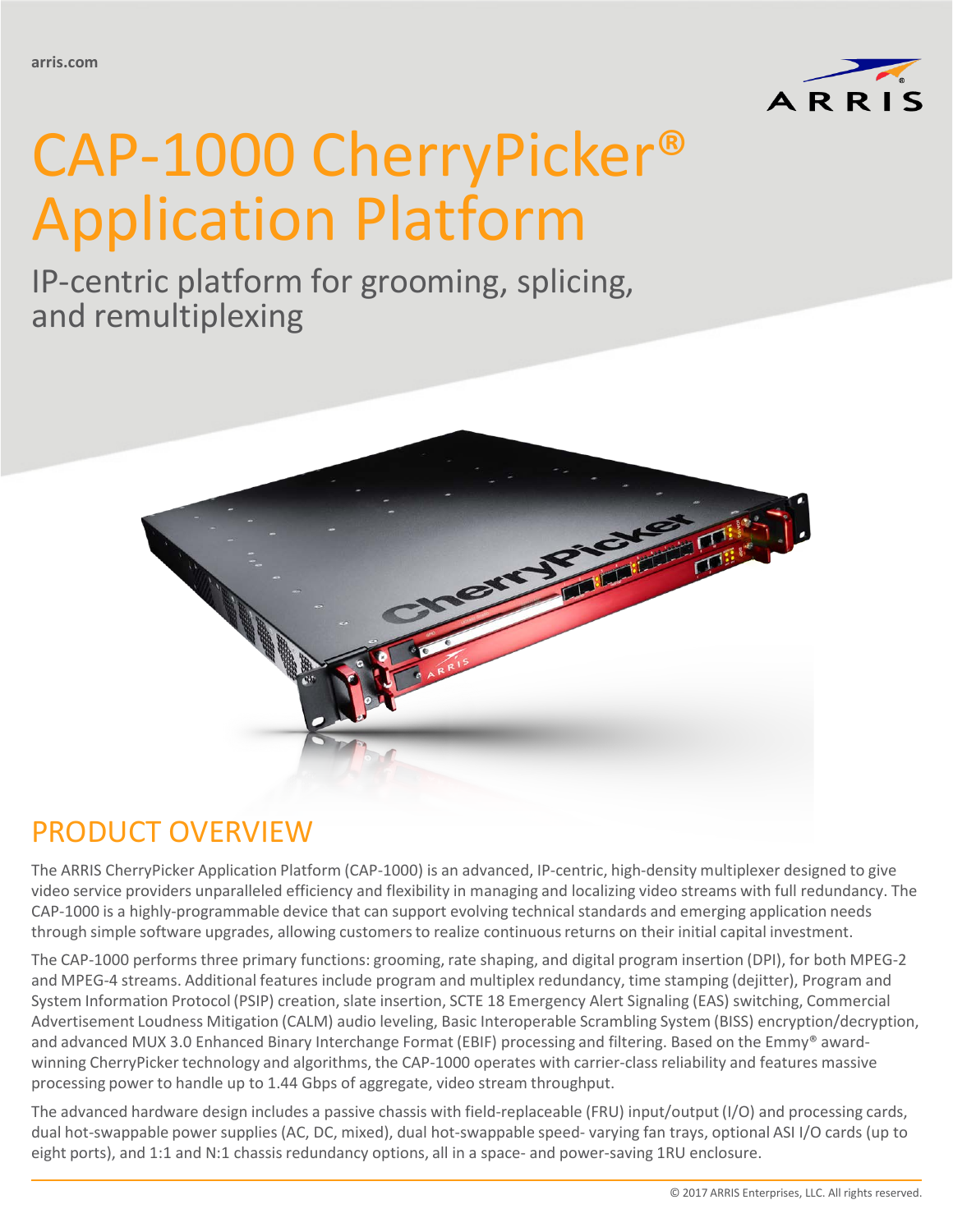

### PRODUCT FEATURES

#### **10+ Years of Innovation and Performance**

Inherits over 80 percent of the software from the Emmy® award-winning CherryPicker product line, which translates into interoperability and operational ease of use.

#### **Feature Rich**

Software-based digital signal processing (DSP) technology enables ongoing feature development.

#### **MPEG-2 and MPEG-4 Processing in a Single Chassis**

Process both MPEG-2 and MPEG-4 concurrently in the same chassis, even within the same multiplex.

#### **Exceptional Bandwidth**

Up to 1.44 Gbps aggregate, video stream throughput in a small 1RU chassis.

#### **Carrier-Class Reliability**

Redundant, dual hot-swappable power supplies (can run on a single supply), dual hot-swappable speed varying fan trays, and FRU I/O and processing cards.

#### **CherryPicker Redundancy (CPR)/Advanced System-level Redundancy**

Offering both 1:1 and N:1 (max 4:1) modes, CPR provides advanced, high-performance hardware redundancy. Features include the use of virtual IP (VIP) addressing to keep DPI operational even during failover, and ability to customize both monitoring and failback operations. In 1:1 mode, failover times are less than 100 msec.

#### **Advanced BISS Encryption/Decryption Options**

Support for both BISS encryption/send and decryption/receive applications. Three modes are supported:

- BISS-0 no scrambling.
- BISS-1 video services are scrambled (encrypted) using a session word.
- BISS-E similar to BISS-1, plus session word is encrypted using BISS-injected ID as the encryption key to avoid sending a session word through the network unencrypted.

| <b>SPECIFICATIONS</b>                                   | <b>Advanced Stream Processing</b>                                                                                   |  |
|---------------------------------------------------------|---------------------------------------------------------------------------------------------------------------------|--|
| Extensive interoperability                              | CBR to VBR conversion                                                                                               |  |
| MPEG-2 and MPEG-4                                       | VBR to CBR conversion (rate-clamped VBR)                                                                            |  |
| <b>MPTS and SPTS</b>                                    | Bitrate conversion CBR to CBR, VBR to VBR                                                                           |  |
| Ethernet I/O (standard) and ASI (optional)              | SD/HD rate shaping                                                                                                  |  |
| Unicast and Multicast ARP, ICMP, IGMPv3 over UDP/IP/RTP | Grooming, regrooming, time-based switching                                                                          |  |
| QoS and VLAN tagging IEEE 802.1p, 802.1q                | Flexible Management / Control and Monitoring                                                                        |  |
| Seamless Program Splicing and Switching                 | Two RJ-45 10/100 Mbps management ports                                                                              |  |
| High-reliability SD and HD Digital Program Insertion    | Bonded pair with single gateway and IP                                                                              |  |
| SCTE 35 and 30 standards                                | Management access through all GbE ports (and ability to restrict<br>management functions on all ports for security) |  |
| Comprehensive Re-Multiplexing                           | 4PAC serial console maintenance port                                                                                |  |
| Synchronization of video, audio, and data               | Full Java-based GUI                                                                                                 |  |
| PID filtering and remapping                             | <b>RADIUS</b>                                                                                                       |  |
| PCR de-jittering and restamping                         | <b>Extensive SNMP traps and status</b>                                                                              |  |
| PAT and PMT creation and management                     | XML configuration files for both input and output                                                                   |  |
| Data PID insertion                                      | Local and remote logging capability                                                                                 |  |
| Advanced dynamic SI and PSI processing                  |                                                                                                                     |  |